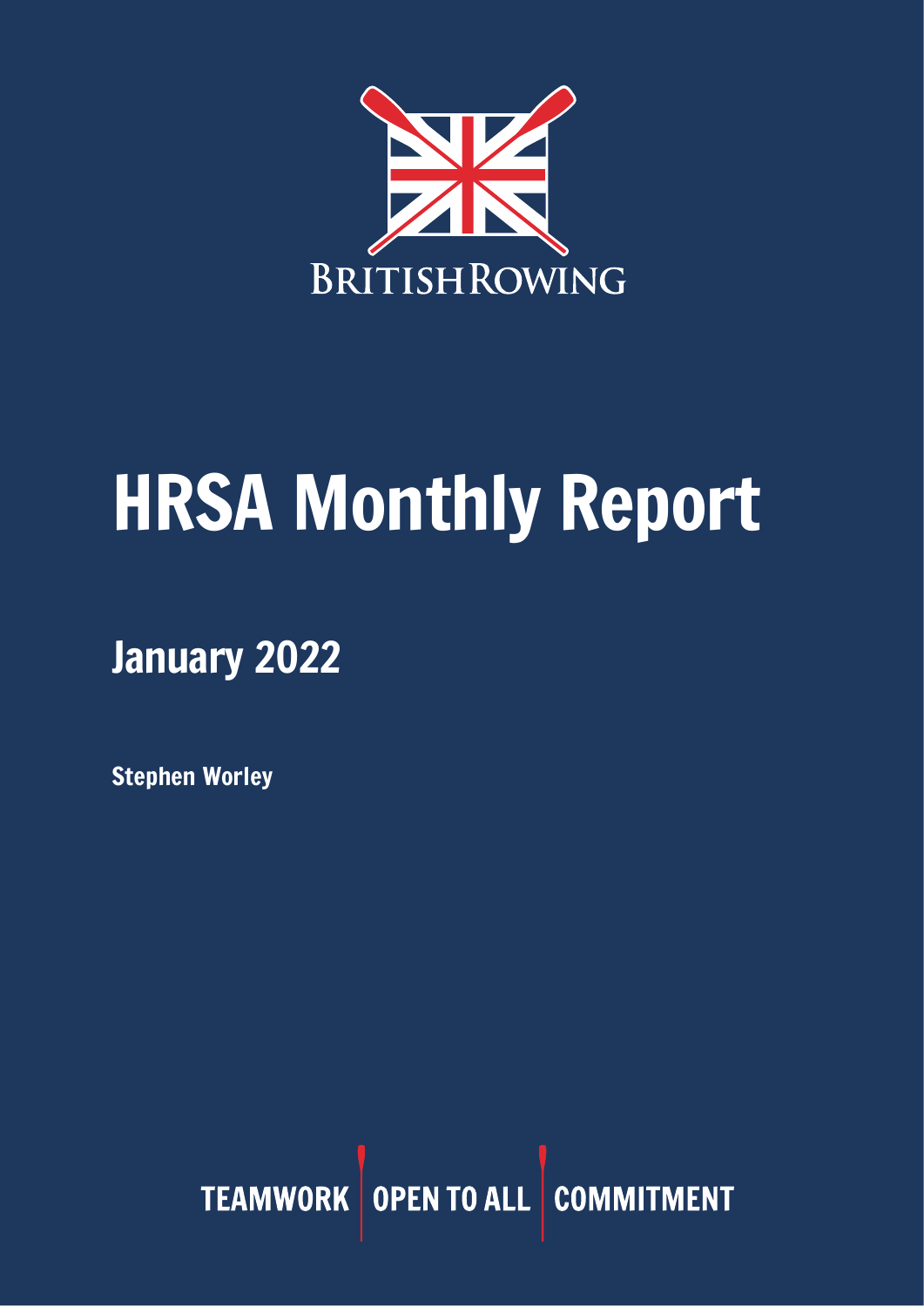## Analysis of Incident Reported in 2021

The annual analysis for 2021 has been completed and publishe[d here.](https://www.britishrowing.org/wp-content/uploads/2022/01/2021-Incident-Analysis-1.pdf) A copy is included with this report.



#### **Comparison with previous years**

It is clear from the analysis that:-

- The proportion of incidents caused by poor lookout continues to increase year by year,
- rowing safety is all about behaviour, it is about what we do,
- we would be safer if we:
	- o keep a good lookout, and
	- o stay on the correct side or part of the waterway.

The number of Reported Incidents in 2021 has almost returned to the levels in previous years following the covid related reduced levels of activity in 2020. However, the reduced levels of reporting continued into the first two months of 2021.

#### **All Incidents**





Significant incidents = all except simple capsizes<br>(most result in collisions or near collisions)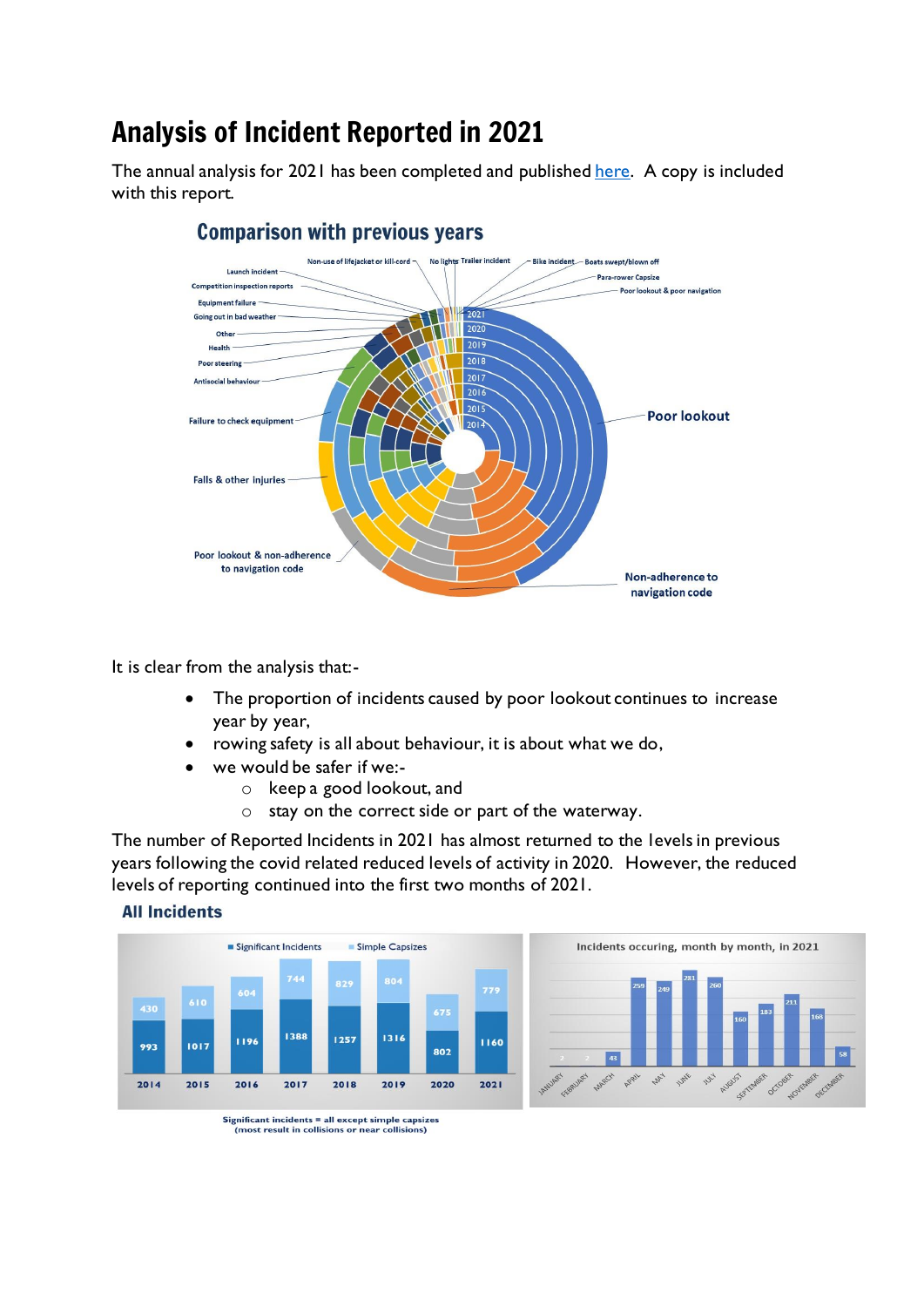The analysis also confirms that behaviour still has the greatest influence over rowing safety. Last year 95% of incidents could have been avoided by safer behaviour.

The pattern of causes remains remarkably consistent over the years but there have been

increases in the relative proportion of incidents caused by "poor lookout", and "non-adherence to the navigation code". There have been corresponding reductions in the proportion of other causes.

In 2021, there were two fatalities. One was due to a tragic health related incident. The other was that of a nonrower whose body was found in the river near a rowing club.

#### **Trends in common causes of Significant Incidents -Percentage of Total Significant Incidents**



There were 36 incidents resulting in serious injuries, with a week or more off rowing. The injuries include concussion and broken bones. There is a breakdown below. The biggest proportion of these serious injuries were caused by "falls and other injuries". The location where these occurred is shown below.



#### Causes of 2021 Incidents resulting in one week or more off rowing

#### "**Falls and other injuries**"

| <b>Where they occurred</b> | <b>Number</b> |
|----------------------------|---------------|
| Handling boats on land     |               |
| Pontoon/Boating area       | 4             |
| <b>Land training</b>       | 2             |
| On water                   |               |
| Launch handling on land    |               |
| On land                    |               |
| Total                      | 16            |

The reporting of incidents provides everyone with the opportunity to share what they have learned. This helps others prevent a similar incident happening to their members. By reporting incidents clubs are making a significant contribution to rowing safety.

The reports also help us to understand the prevalence of each type of incident and this guides the content of our advice to clubs. By reporting incidents, you are helping all rowers to stay safe.

It is pleasing to note that so many people are keen to contribute in this way. The analysis includes this list of the 12 clubs that reported the most incidents.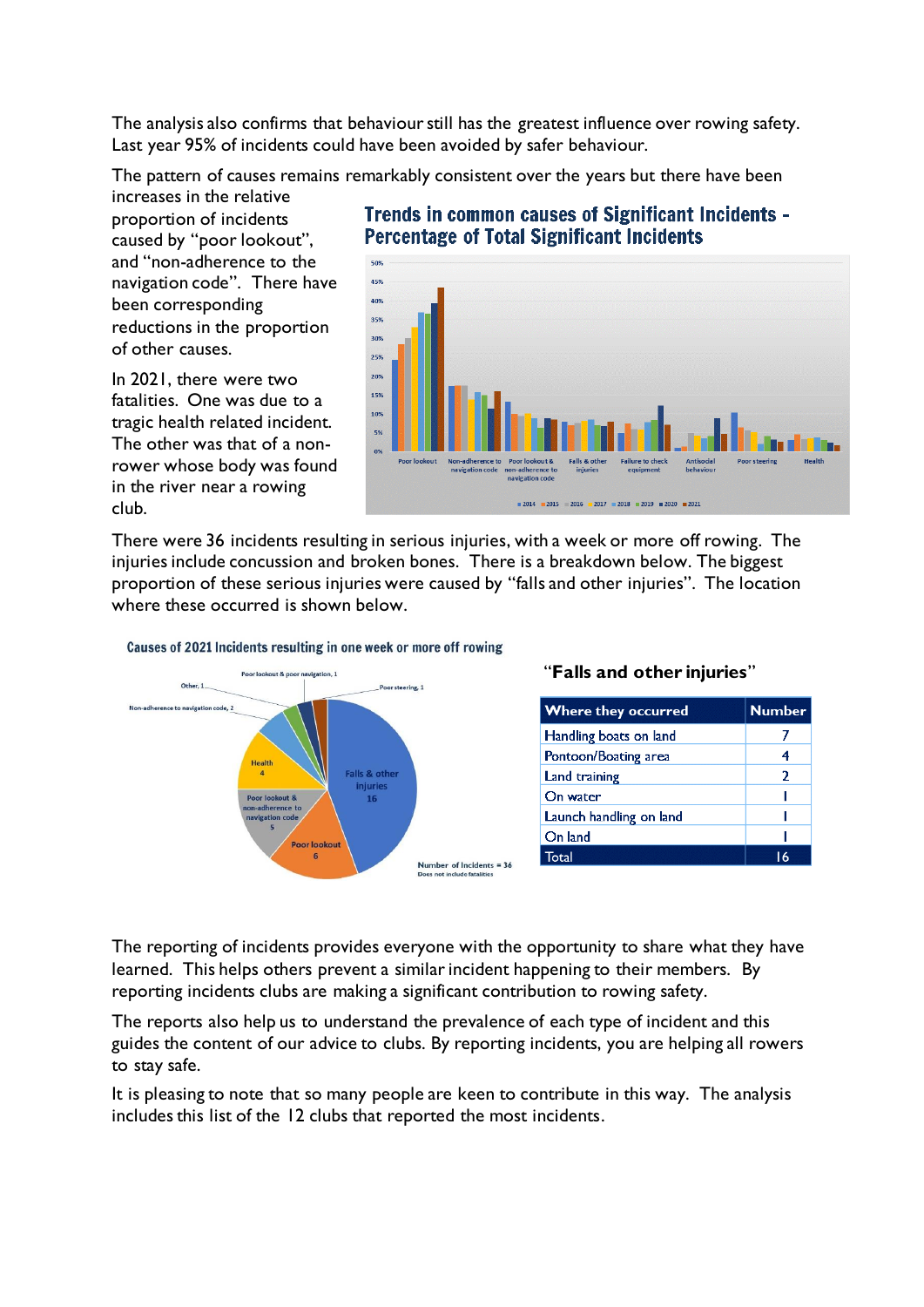#### Top 12 Clubs reporting Incidents in 2021

| <b>Position</b> | <b>Club</b>                       | <b>Incidents</b><br>reported |
|-----------------|-----------------------------------|------------------------------|
| ı               | Lea RC                            | 71                           |
| $2=$            | Latymer Upper School BS           | 47                           |
| $2=$            | Marlow RC                         | 47                           |
| 4               | Maidenhead RC                     | 40                           |
| $5=$            | <b>Putney Town RC</b>             | 38                           |
| $5 =$           | <b>Reading RC</b>                 | 38                           |
| 7               | <b>Avon County RC</b>             | 36                           |
| 8               | Christchurch RC                   | 33                           |
| 9               | Minerva Bath RC                   | 29                           |
| 10              | De Montfort University (Leics) BC | 28                           |
| п               | <b>York University BC</b>         | 27                           |
| 12              | <b>York City RC</b>               | 25                           |



#### **SAFETY GOOD PRACTICE AWARD 2021**

#### Lea Rowing Club

For their contribution to safety as evidenced by their extensive use of the British Rowing Incident Reporting System

> TEAMWORK OPEN TO ALL COMMITMENT  $6 \text{ Lower Mall, Hammers with, London W6 9D)}\ \text{T:}\ +44\ 20\ 8237\ 6700$

Maursan Mark Davies<br>Chairman British Rowing

Safety Good Practice Awards, in the form of Certificates signed by Mark Davies, the Chair of British Rowing, and me, have been sent to each of these clubs. Copies have been sent to their Regional Chairs and their Regional Rowing Safety Advisers.

We present awards to the clubs that submit the most incidents each year because reporting incidents makes a positive contribution to rowing safety. It is assumed that the "Primary Rowing Club involved" is the one making the report. If you want your club to be seen as making this contribution to rowing safety, then please take care to record your club as the "Primary Rowing Club involved".

A summary of the Incident Analysis has been published in a Safety Alert availabl[e here](https://www.britishrowing.org/wp-content/uploads/2022/01/Safety-Alert-Keep-a-good-lookout-January-2022-1.pdf) and included with this report.

## Incident Reports in January

#### Check the Landing stage or pontoon

Last month there was incident that resulted in a moderately serious injury involving medical treatment and a protracted recovery when a person stepped down from a grass verge onto a wet wooden landing stage to help a junior rower to de-boat. The landing stage was so wet that they slipped onto its edge and landed heavily on their chest. There have been other incidents this month where people have slipped and fallen. A Safety Alert on Staying [on your feet](https://www.britishrowing.org/knowledge/safety/safety-alert-archive/) has been issued and is included with this report.

#### Crew boats can capsize too

A beginner masters 4x capsized when doing roll-ups. Please understand that being at the catch with square blades is an unstable position and that even crew boats can capsize.

In another incident a  $4x+$  with a crew aged 78-84 capsized alongside their pontoon. They all leaned out to open their gates at this same time and rolled in. A marshal was holding the boat but when all four men leaned over to remove their river side blades, the weight was too great, and it quickly capsized. The men aged 78-84 all swam in the cold river but were immediately rescued and cared for ashore.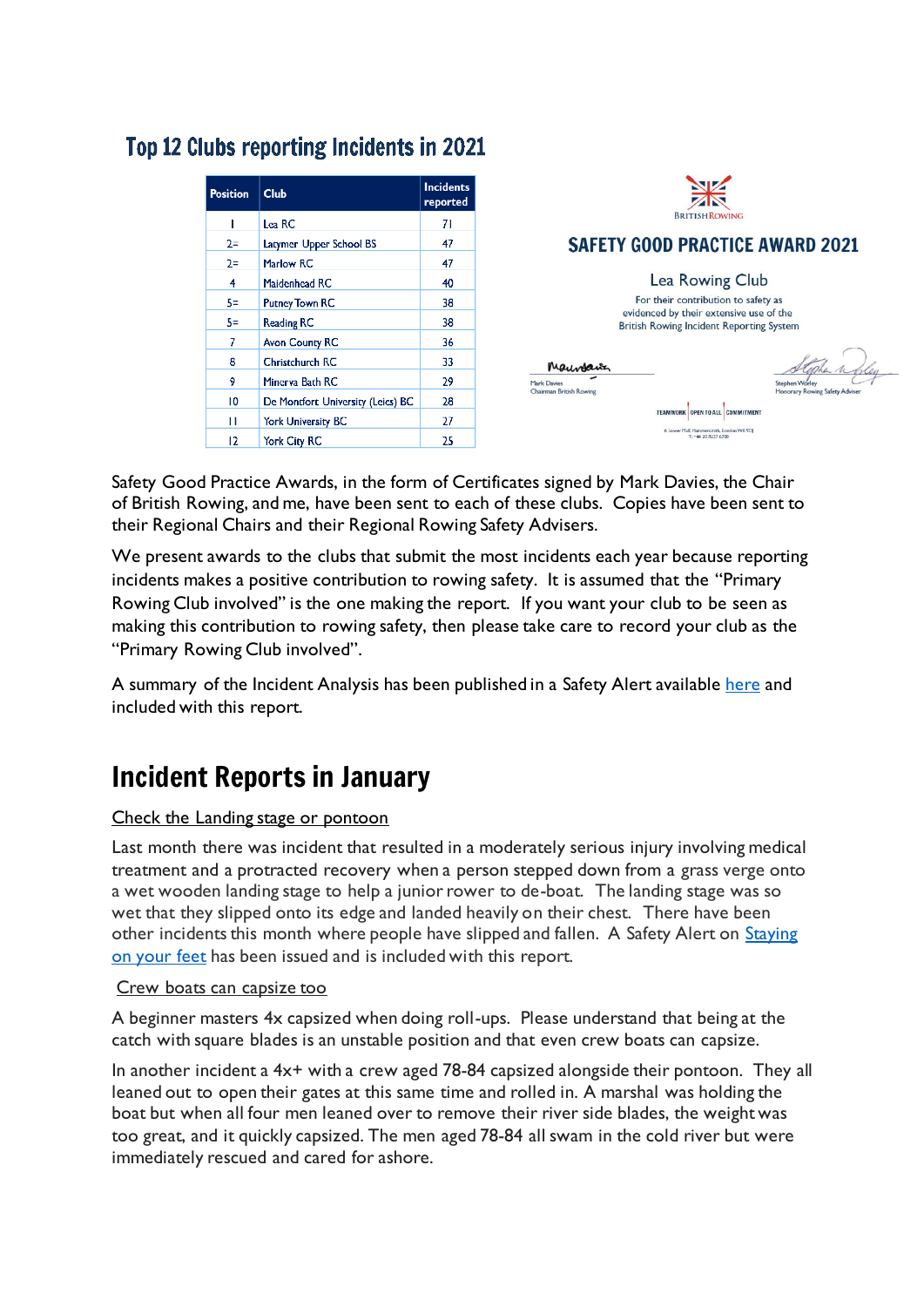#### Take Care when handling indoor rowing machines

An adult suffered a heavy blow to the head when an indoor rowing machine was lowered from the vertical position. It appears that it came apart at the joint. She became dizzy, had headaches and felt sick and had a large lump on her forehead. These are all signs and symptoms of concussion. Some hours later, when she was feeling better, she drove home. She returned to work the next day but was given light duties as she was not feeling right. The following day, she was still unwell so was advised to attend A&E where she was checked over and diagnosed with a concussion. She had the following 4 days off work and is now having some more time off and returning as and when she feels fit, on a day-by-day basis.

Please take time to review the Safety Alerts on [Head Injuries](https://www.britishrowing.org/wp-content/uploads/2018/10/Safety-Alert-Head-Injuries-2018.pdf) and [Concussion](https://www.britishrowing.org/wp-content/uploads/2018/10/Safety-Alert-Concussion.pdf) so that you are able to recognise the signs and symptoms and take the appropriate action without delay. Please also check that your indoor rowing machines are correctly connected together and that they are handled with care. Unfortunately, head injuries are not unknown in rowing.

Please also check that your indoor rowing machine joints are secure.

#### Take care steering round bends

An experienced masters 4x hit the bank when the steersman took too tight a line on the bend. The front 600 mm of the bows were damaged and require repair.

In another incident a  $13$  4x+ moving at speed and hit the bank on a corner. The bow slid between a protruding vertical pipe and the concrete wall of the riverbank. The boat became wedged between the wall and the pipe and was fractured.

In yet another incident, the current on a bend pushed an 8 into the 'outside' bank, and the bow became lodged in a protruding tree. After impact, the current swung the stern of the boat around, creasing the bow of the boat and compromising the hull in that area. The area forward of the damage remained attached to the boat.



There is information on Flow Round Bends in a Safety Alert [here.](https://www.britishrowing.org/wp-content/uploads/2019/01/Safety-Alert-Flow-around-bends-in-rivers.pdf)

There was a further collision on a bend where the stream had pushed a 1x towards the outside of the bend where it collided with a 2x going in the opposite direction. The 2x was fitted with a bow wing rigger and this helped to buffer the impact of the collision. There were no injuries.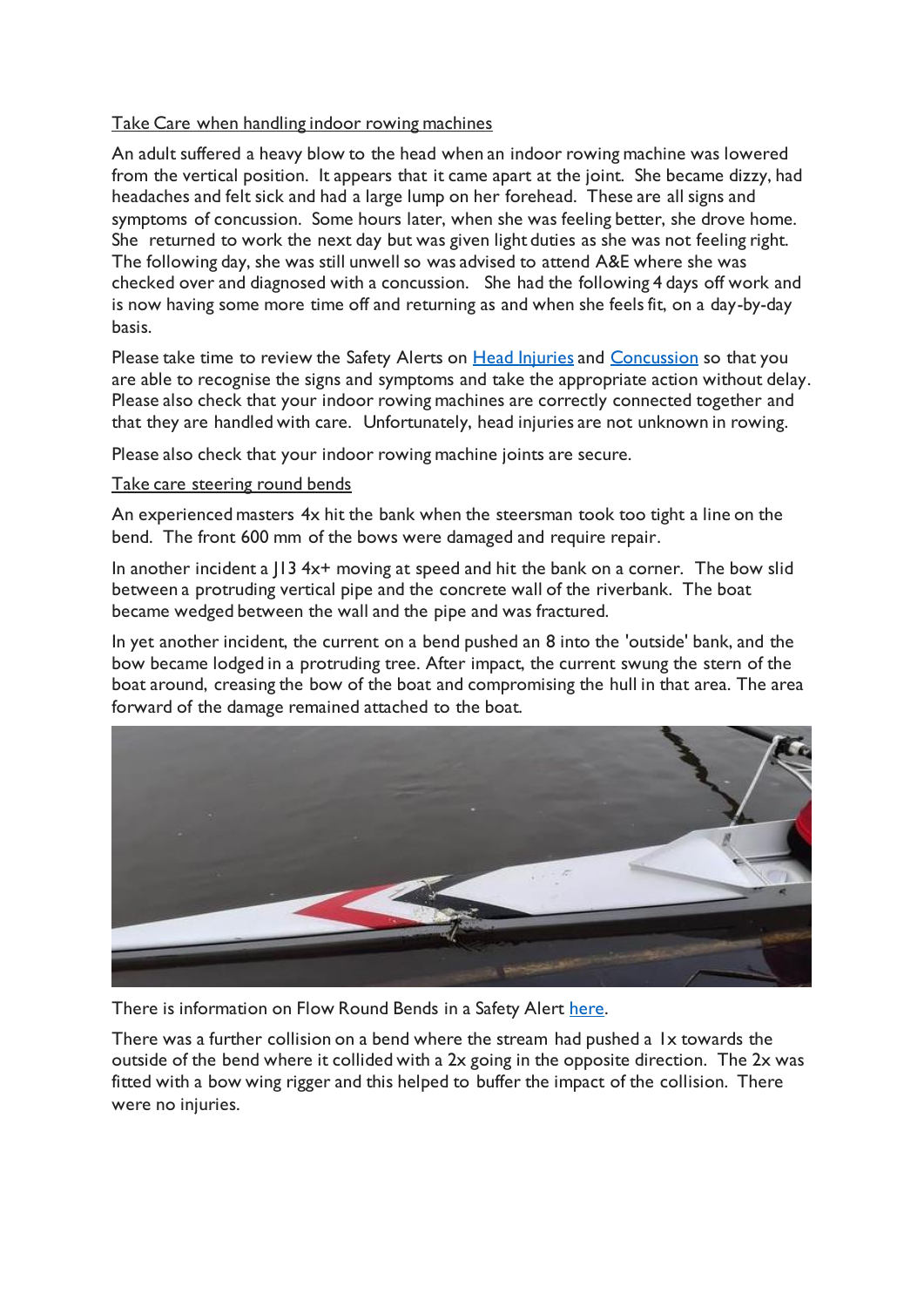#### Keep a good lookout ahead.

A cox was badly injured when she stopped her 8 on the way to the start of a head race because the crew in front had stopped. The following 8 was some way behind her but it failed to stop even though it was being shouted at by the crew immediately in front. The bow of the following 8 came over the stern of the cox's 8 and hit the cox.

After the competition had finished the cox found that she had severe bruising to her lower rib cage and the muscular tissue in lats and under her ribs. She has had two therapy sessions with her sports physio and the damage was assessed to be severe bruising which will take 6 weeks to heal. Her ribs took most of the impact and if she had not been wearing a down jacket and other cold weather kit then it is likely that her ribs would have broken. She is still in some pain and has had to use heat pads every day. She has not been unable to coach in the past week as cycling is difficult, as is bending.

There was a similar incident at another head race where an 8 was stationary, as instructed by marshals, another 8 was rowing at firm pressure through the marshalling. The other 8 was clearly and loudly instructed by Marshalls, and rowers in other boats, but it collided with the stationary 8 mounting the stern and almost seriously hurt the cox who was thrown into the stroke seat in the collision. There was also damage to the stern of the 8 and the rudder stem was significantly damaged.

Please take care to avoid injuring the people around you. If you cannot see where you are going then stop.

#### Look out for logs too

There were several collisions with semi-submerged logs that caused damage to fins and rudders. However, in one incident, a 2x, travelling at steady state pressure struck a large log. This resulted in catastrophic damage to the bow section of the boat which immediately began to take on water. The crew turned the boat and returned to the boat club, approximately 400m away. By the time they arrived the whole bow section and the bow footwell were full of water.

#### Collapses on Indoor Rowing machines

There were two incidents where young rowers collapsed when training on indoor rowing machines. In one the rower was kept warm, with their feet elevated and, when able to sit up, given a sugary drink. The rower was subsequently told to ensure that they had eaten correctly prior to training.

In the other incident, a rower collapsed, and her anaemia was thought to be a contributing factor. I took medical advice and, unless the anaemia is very severe, it would not have been sufficient to cause this incident and it would be prudent for the athlete to be checked by her doctor, this could be as simple as a check for heart rhythm abnormality. It was reported that the rower will be checked by her doctor before returning to training.

#### Check your throw line

There was an incident in which a rower capsized. The coach correctly instructed the rower to get onto the single and get as much of their body out of the water, and then to paddle over to the bank. The Incident Report also contained the following "I went to grab my throw line but it wasn't able to come out so I couldn't use it." Please check your throwlines. There is information on how to do this in a Safety Aler[t here.](https://www.britishrowing.org/wp-content/uploads/2015/09/Safety-Alert-2-Oct-2013-Unusable-throw-line-1.pdf)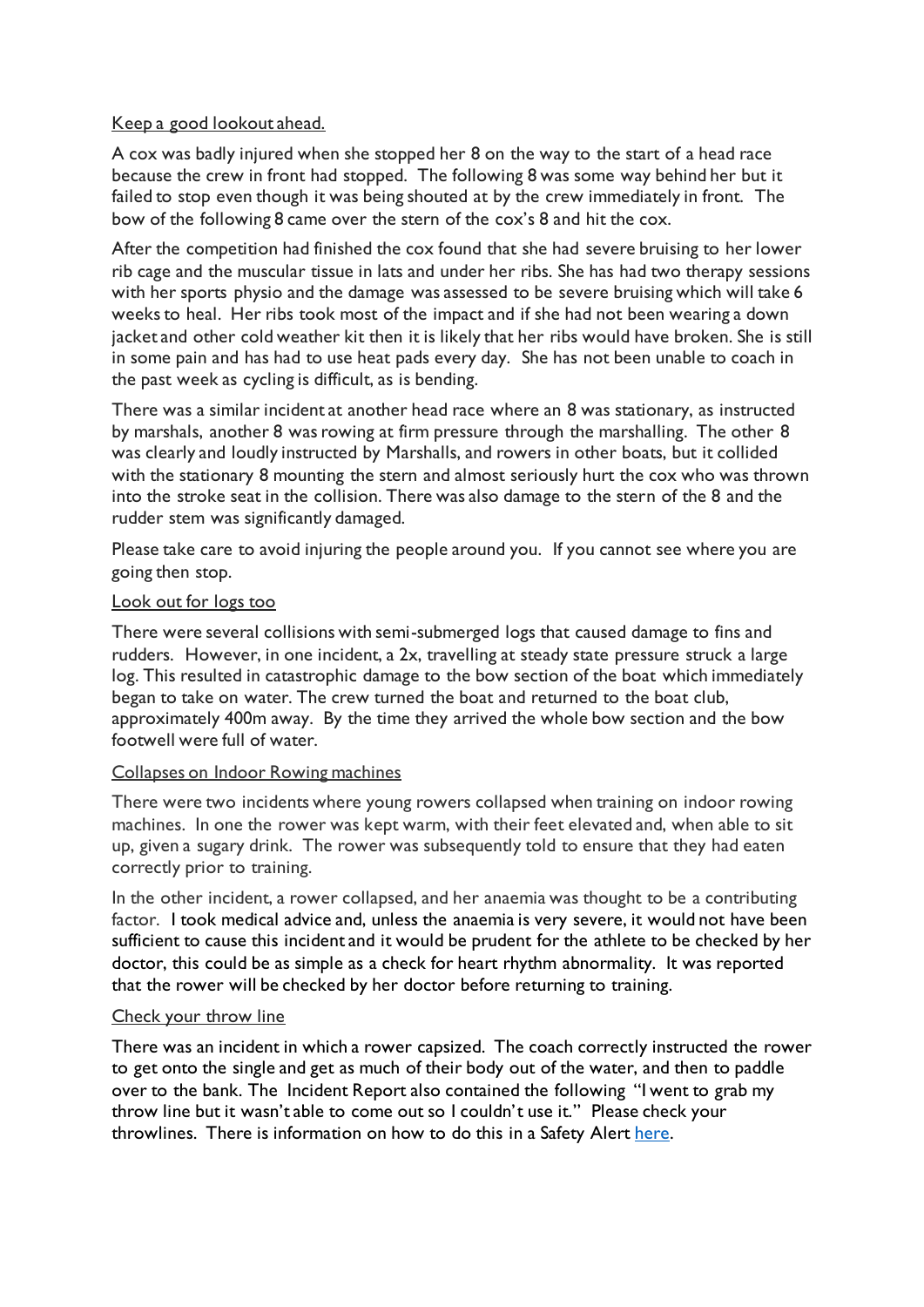#### Head-on collisions

There was a head-on collision between an experienced 2x doing a short burst and a junior 4x+ being with an experienced cox. The collision was said to have occurred due to both boats being in each steersperson's "blind-spot". The bowman of the 2x shouted but it was too late. The blind-spot excuse is simply not valid, if you cannot see where you are going then you should not be going there.

This resulted in major damage to the 2x (as shown below), A snapped rigger, damage to the bow of the 4x+ and a broken blade.

The club committee will discuss the implementation of a circulation pattern.

There was yet another report tht explained that a collision, with a 1x that was on the wrong side of the river, was averted by a watchful person in the bow of the 4x.



## Keeping a good lookout

Someone wrote to suggest that we "*reduce the emphasis on "keeping a good lookout" and increase the emphasis on boats being in the right place*".

The response included the provision of the annual analysis of Incidents Reports that shows that in 2021 the proportion of incidents caused by not keeping a good lookout continued to increase and continued to be the most significant cause of all incidents, it constituted 44%. Non-adherence to the navigation code accounted for 16% and the simultaneous combination of keeping a poor lookout and non-adherence to the navigation code accounted for 9%. It would not be correct to suggest that it would be sufficient for everyone to keep to the correct place on the waterway (adhere to the navigation code) in order for there to be no collisions.

It may help to understand that not all collisions are with other rowing boats. Last year rowing boats also collided with powered craft, trees, bushes & reeds, submerged objects, moored boats, unpowered craft, buoys, the bank, bridges, barrages, weeds, floating debris, pontoons, posts, swans, geese, dogs, and fishing lines. Some also ran aground. It is not enough to keep to your own side of the waterway; you also have to look where you are going.

Keeping a good lookout is fundamental to good navigation and safety. You would not drive your car if you did not look where you are going so you should adopt the same approach when on the water.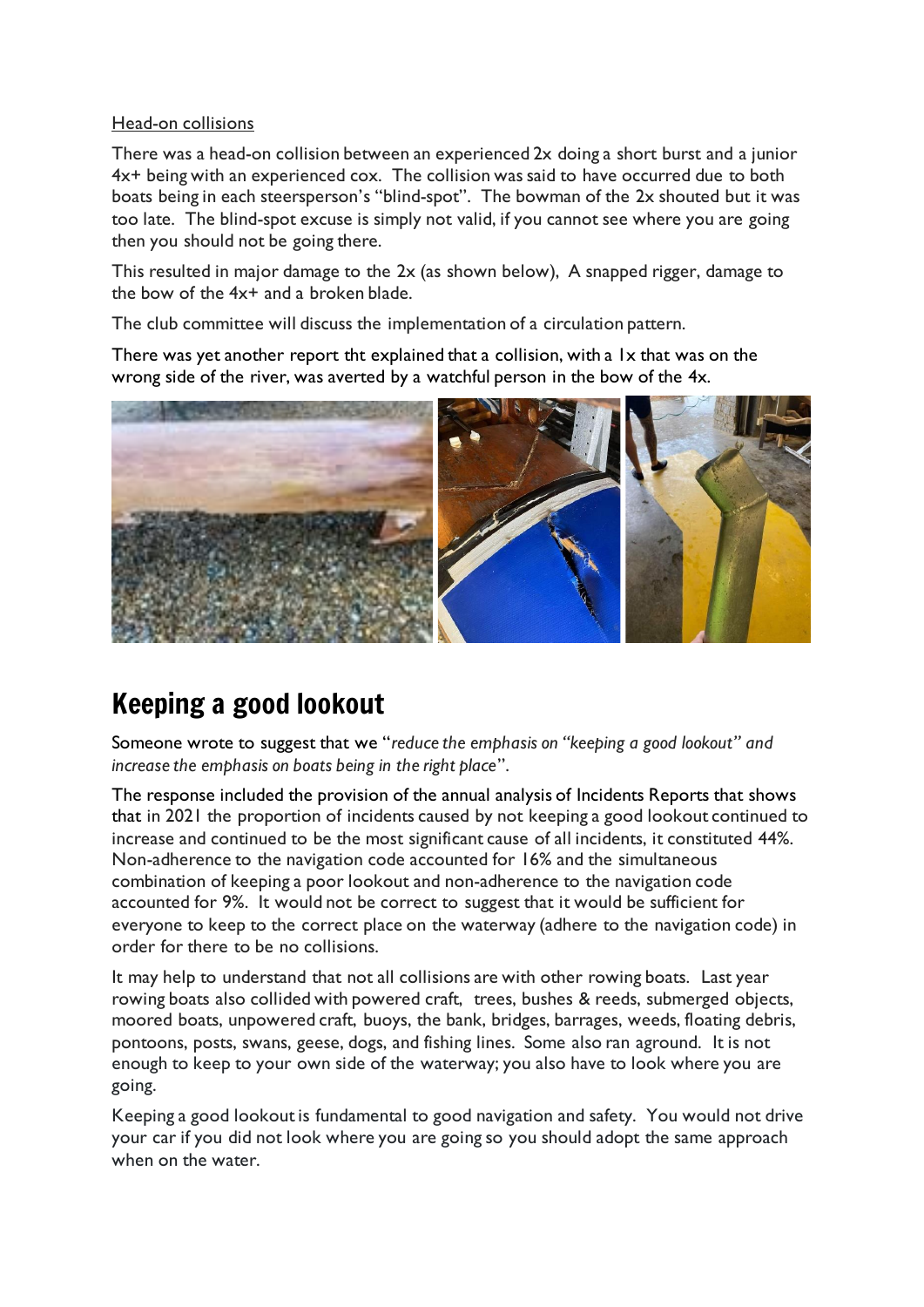## … and the winner is…

The winner of the 2021 **National Rowing Safety Award** was Julie Hogg from City of Cambridge RC. Julie has not only helped improve safety in her club, but also at other rowing clubs in the vicinity. She identified a concern that coxes would be less experienced than normal, particularly with there being a large number of university clubs. She, and her club, took it upon themselves to organise coxing certificate courses to help support the coxes getting back on the water at the Cambridge Colleges.

I asked Julie for a little more information about her background and this activity. This is a summary of the information she provided:-

*I started coxing in 1992 at Homerton College, Cambridge, got 'the bug' and haven't really stopped! Covid has been the longest break I have had from coxing and coaching. Whilst still at Homerton, I joined Bewl Bridge RC, near my parents, so I could cox in the University holidays, and I started winning races and getting lots of coaching. I also got to cox a variety of different boats and learned to scull. My first 'proper' coach, at Bewl taught me all about steering. He'd captained oil tankers and knew about steering and so steering became my 'thing' and I know I am one of the few coaches, certainly on the Cam, that actually teaches steering and boat behaviour as a deliberate skill. I coxed the first Empacher on the Cam at King's College and my coach, and I used the opportunity to work out the steerage point and how best to get it around the corners on the Cam – everyone was teasing us that it wouldn't, and we proved them wrong. I was completely hooked by this point, and I started doing some coaching and learning to scull. I coxed very seriously at London RC and Tideway Scullers, representing Scotland at the Home International Regatta in 1996, steering at the Head of the Charles Regatta, several Tideway Heads and coxing the Tideway Scullers women's eight to the final of the Remenham Challenge in 2002. I also got to cox two Veteran Boat Races (Cambridge) with Crabtree RC and win Gold with the W8+ at Home International Regatta in 2010.* 

*I started coaching seriously in 2004 and got my Level 2. I set up a weekly rowing session at the special needs boarding school that I taught at, and the kids loved it. In the summers, I took them to Tideway Scullers where they participated in the summer sculling courses. I also coached at Homerton and King's, as well as a few other Colleges, starting to focus on developing coxes so they became confident and skilled. When I moved back to Cambridge in 2011, I started coxing at City RC and have been there 10 years now, coxing across the Club and occasionally helping coach the Juniors, as well as sitting on the Committee as the Club Safety Officer for the past 18 months. I coach at Christ's, Lady Margaret Boat Club and Caius and focus on bringing crews on and helping coxes gain confidence and boatmanship skills.*

*Last year, I pitched the idea of running a coxing course at City, as it worried me that with Covid, there was going to be the most tremendous gap in coxing skill and experience amongst the Colleges. With Bumps racing being the predominant set of races on the Cam for College crews, I was extremely concerned that the lack of experience amongst coxes had the potential to make Bumps even more dangerous than they already can be and something needed to be done. I was also deeply worried about the general state of coxing on the Cam and the number of accidents that were resulting from poor coxing and steering on what is a small and overcrowded river, and I wanted to help make things better.* 

*We decided that we would run a course over a couple of weekends, utilising the need for coxes for the upcoming Town Bumps, and using the British Rowing coxing course and certificate as a basis for delivering the training. We advertised and asked coxes to apply and we took on eight coxes from a variety of colleges.*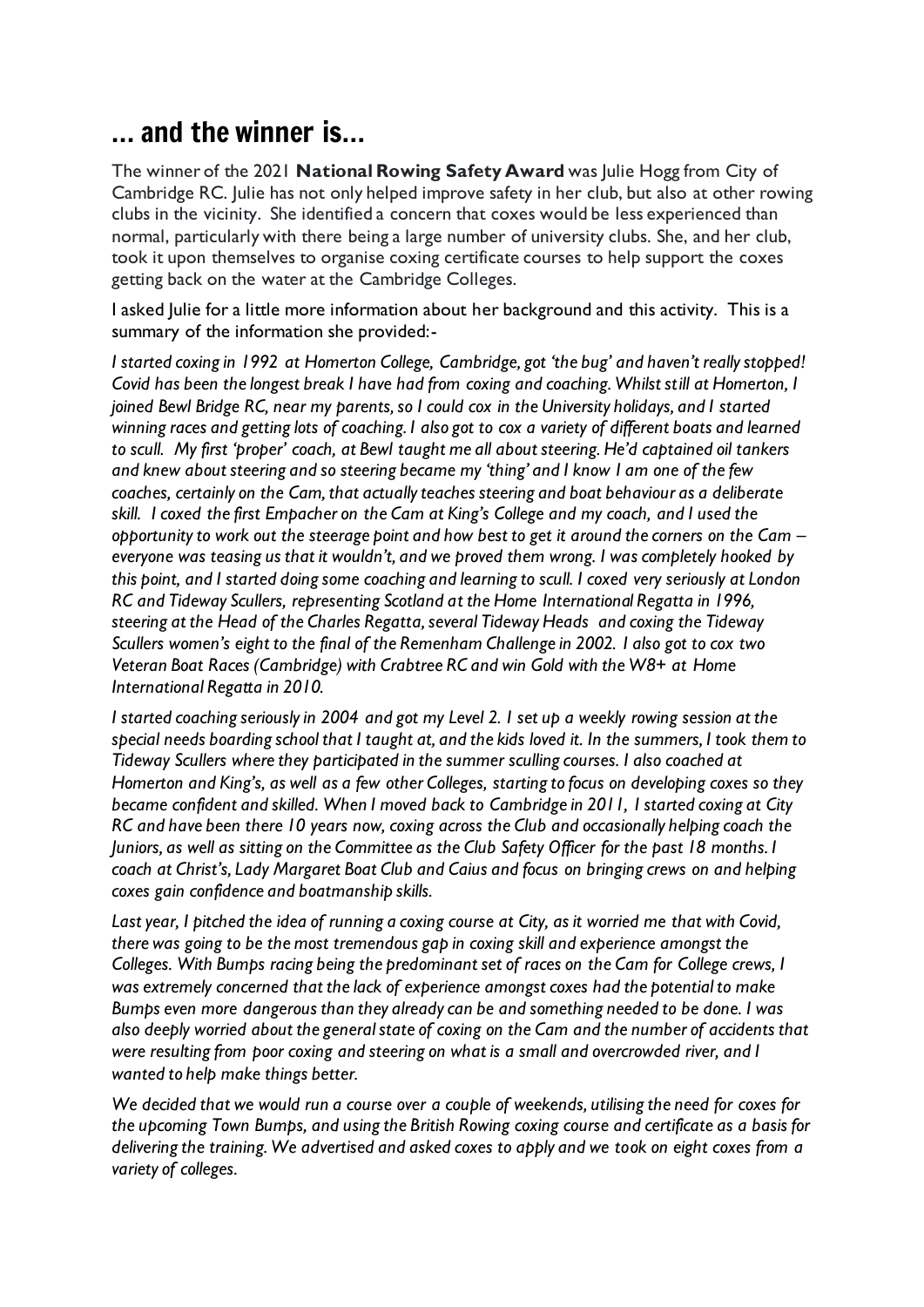*We started the training by exploring the responsibilities of a cox and the safety aspect, including the legal responsibilities of the cox. We wanted them to feel confident in their authority and be able to call out any concerns or challenge anything they felt was dangerous or reckless. They had coached outings during the week and received feedback and assessment. They were all awarded their coxing certificate at the end of the course. They also had the most amazing time doing Bumps and it was lovely to see them all bonding with their crews and seeing their confidence develop. We have a WhatsApp group where they can continue to ask for support and we also use it to support each other as well as subbing into crews if one of us can't cox an outing. In addition, as a result of the course, we now have a group who all support and talk to each other on the river and it makes the Cam a much better place to be. I can safely say that 'our' coxes are the most competent and vocal coxes on the Cam, especially when it comes to safety! We are going to run another course this term, before Lent Bumps and keep the momentum going. Our 'graduates' are starting to develop as mentors and coaches themselves and are helping to make training for coxes something that is properly addressed in the Colleges. I also taught a number of them to scull over the summer which has further enhanced their skills.*

*As a coach, I have invested in the cox-coach link from Active Tools which I use with my cox-orb, and I have been using it to train novice coxes at Christ's and Caius for the past few months. It's been fantastic, as it means I can effectively coach and cox – by modelling calls- from the bank whilst the novice cox can concentrate on just learning to steer. I tell them how to steer and when and they feedback via the link and we work together so that they gain confidence and boatmanship, as well as building authority in the crew and ensuring that we build a crew that appreciates and values the cox as an integral part of the crew. As they get the hang of steering, I 'cox' less and less, only taking over if they are struggling or are in a situation where they 'go blank' and the five coxes I have been training, are becoming very confident as well as being calm and considered. It's also prevented accidents and enabled the crews to develop far quicker than usual as the link has meant, I'm not competing with the wind and the distance from boat to bank, as well as with other boats and coaches. I also run mentoring sessions with them and the other coxes at Christ's and Caius. Caius have asked me to do the coxing course with them and a number of the student coaches want to participate as they feel, their coaching will improve as a result.* 

*I'm really inspired and pleased with the response my idea has had and is having and I could not have run the course without the support and help others. It's great to see coxes happy and feeling valued and gaining skill and authority. To win a national award for safety from British Rowing is just the icing on the cake and I am honoured and humbled.*

There is more information on the British Rowing awards [here.](https://www.britishrowing.org/2022/01/winners-honoured-from-across-the-country-at-2021-british-rowing-awards/)

## Flashing Navigation Lights

This was summarised last month, but the concern continues. A local river users' group would like rowing boats to display flashing lights. It was explained that this would be illegal in the area where they row. There are Bylaws that apply over a wide area and specify the use of fixed white lights on manually propelled boats, but they also prohibit the use of flashing lights on any boats other than those few specified (e.g., emergency services). Where flashing lights are used, they have to be in addition to standard navigation lights.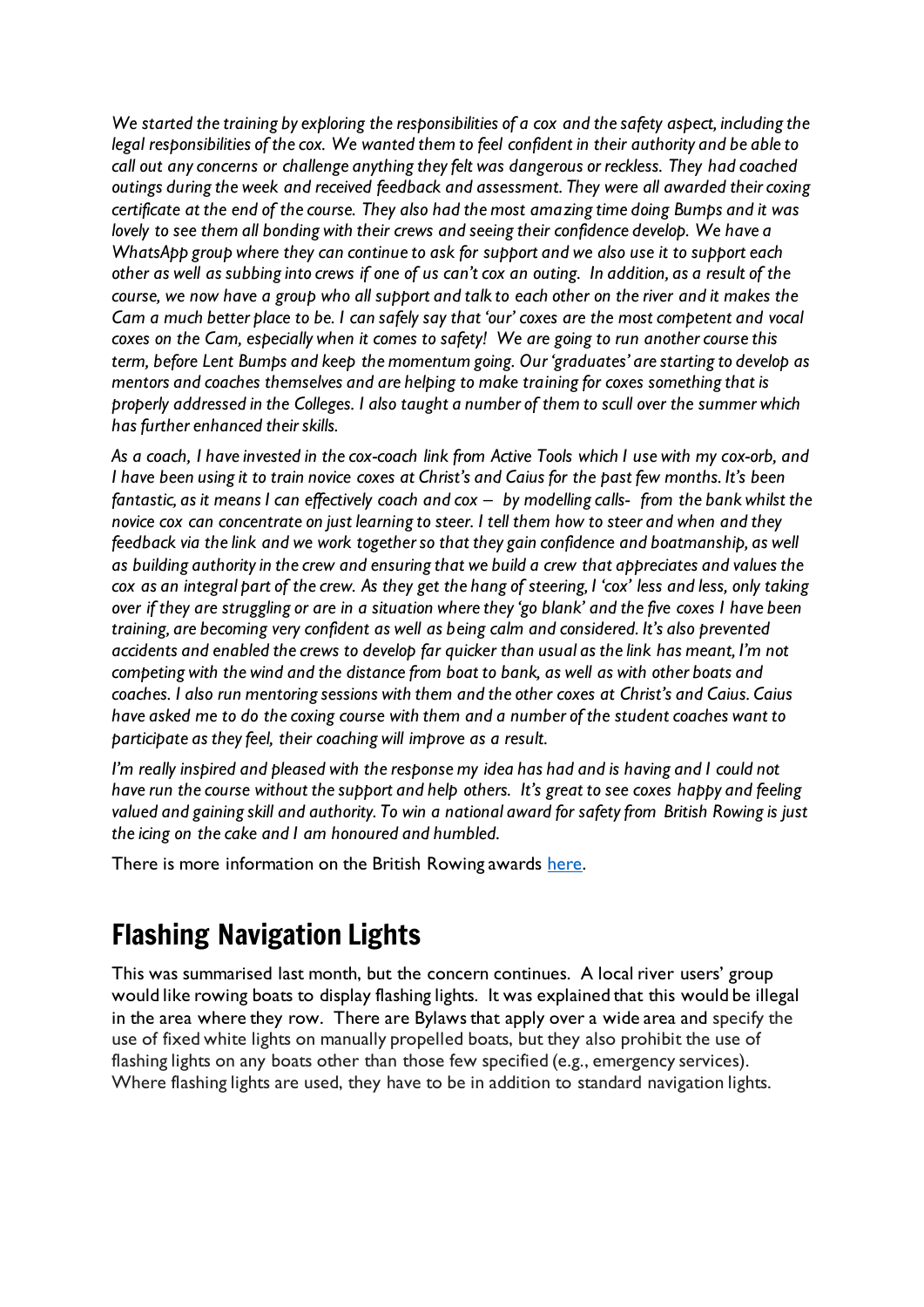## Safety at Competitions

I was asked for ideas that could help to improve safety at large rowing competitions. The following were suggested:-

- Have clearly defined criteria for the postponement, cancellation, abandonment (in whole or in part) of the competition. Define these in such a way that there are objective measures (wind speed, wave height and steepness, temperature (high and low), etc.) so that if conditions do deteriorate then there is no debate whether to stop the competition or not. The conditions should reflect the "exposure" of the venue and the capacity of the competitors.
- Appoint someone whose only responsibility is to monitor the progress of the competition. They must have no role in coordinating rescue or anything else. During the competition they will be able to report concerns to the organiser (Chair of the Organising Committee) who can ensure that action is taken. After the competition they can provide a more complete assessment of the effectiveness of the arrangements.
- Ensure that everyone with any responsibility (marshalls, umpires, rescue personnel, etc.,) is well briefed and well supported but do not overload them. One laminated A4 sheet with large print and diagrams should suffice. They should also have a designated person to ask (by radio) if they need advice.
- Ensure that all competitors are able to complete the course safely and are properly equipped (e.g., appropriate kit, carry water, etc.,). Some competitors will be more competitive than others, which is OK, but some may find the course or the conditions too much of a challenge. Competitions should work with competing clubs and competitors to "discourage" them from allowing people to row in conditions, etc. that they cannot handle. This may mean returning entry fees for crews that withdraw. Competitions should be required to do this if the withdrawal is based on conditions not being as expected at the time of entry.
- Ensure that events run on time. Be prepared to start races on time even if some of the competitors are not present. Word soon gets around the boat park and the competitors for later events will be at the start on time. Ensure that competitors do not spend a protracted time afloat.
- Have a defibrillator (maybe several at a big competition) ready for use at the competition. It will probably not be needed but if it is used then you will look good. If you do not have one and one is needed, then you will look bad. Make sure that the First Aid provision is more than adequate.
- Do not worry about money. Your main aim should be to run a safe, fair and enjoyable competition. This will enhance the reputation of rowing and British Rowing and make more people want to take part in future years. It usually follows that well organised events make money but if money becomes your primary concern, then it may fail to be a well organised competition and could "come apart at the seams" if things start to go wrong.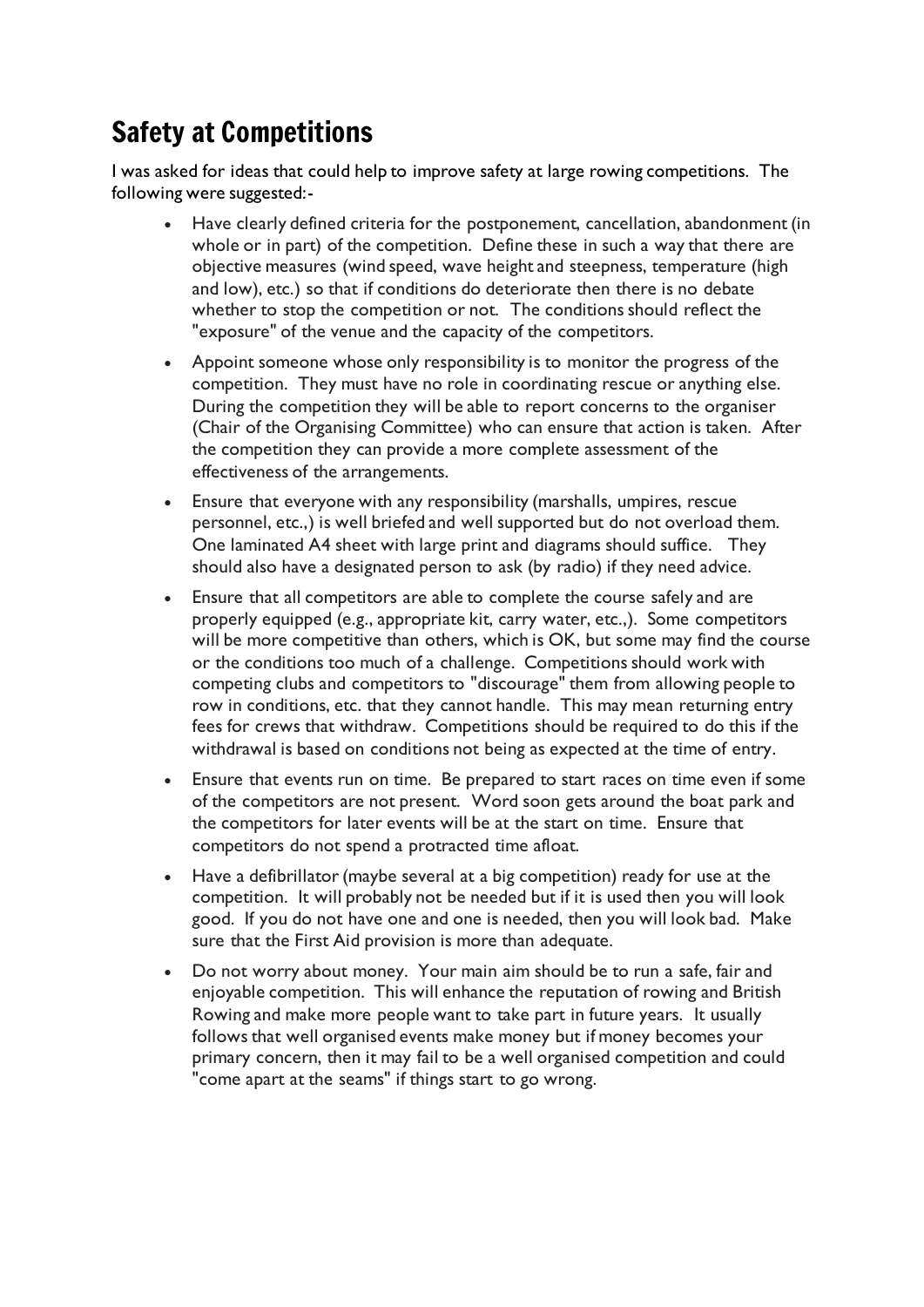## Take control of your recovery

A rower, who had recently recovered from the acute phase of Covid, reported in a recent Incident Report that, at the end of November, he had an early morning training session in a 1x doing practice races. At the end of the first piece, he felt very tired and had a very fast heart rate. After finishing the practice race, he decided to go ashore. He capsized on the way back while waiting at the side to let another rower pass. He did not black out completely but felt as if he had lost all of his senses and awareness of what was going on around him. This caused him to let go of the blades without realising and capsize. He did not go completely under the water and managed to drag himself out very quickly. His mother, coach and other parents helped him. He went straight back to the clubhouse to get changed into warm clothes and go home.

He decided to take total break from rowing for the month of December to help recovery.

This is a salutary story because the immediate consequences of becoming faint when sculling on cold water, and the long-term health effects of exercising during the recovery from a viral disease, could easily have been more serious.

Returning to exercise following Covid (or any other viral disease) requires a carefully planned and controlled process.

Rowers tend to be positive people who are capable of pushing hard to achieve their goals. This can be very dangerous when recovering from a viral disease. There are many dangers but the one which causes most concern is the risk of Myocarditis; this causes inflammation of the heart muscle and can result in long term or permanent damage. It can be a debilitating disorder.

Coaches should take great care to manage rowers who are making the progression back to fitness following infection. They should ensure that the rowers do not try to rush this process and that they do not allow peer pressure to encourage rowers to do so.

So how should rowers try to get back to full fitness when recovering from Covid? They should:-

- Recognise that even if they appear to have recovered from the acute stage and test negative, the effects of the disease remain and will become apparent if they put their body under physical stress.
- Ensure that their recovery is steady, controlled, and progressive. This inevitably means that it will take time. They must be patient. There are several phases, each is outlined below.
- Understand the danger that they face if they fail to control their return to fitness.
- Consult their doctor if they have any concerns. If they needed hospital treatment when they were acutely ill or if they had cardiac symptoms, severe breathlessness, or other enduring symptoms then they should consult their doctor.

There are five phases that rowers should follow in their return to fitness. These are described in an article in the British Medical Journal [here.](https://www.bmj.com/content/bmj/372/bmj.m4721.full.pdf) This article contains a figure that is reproduced in Appendix 1. These are the five phases expressed in rowing terms:-

- 1. Light exercise with no exertion. It could also include flexibility exercises and technique exercises in a boat.
- 2. Gentle, aerobic exercise. It could be as simple as walking or slow jogging or slow paddling, providing the heart rate is not elevated.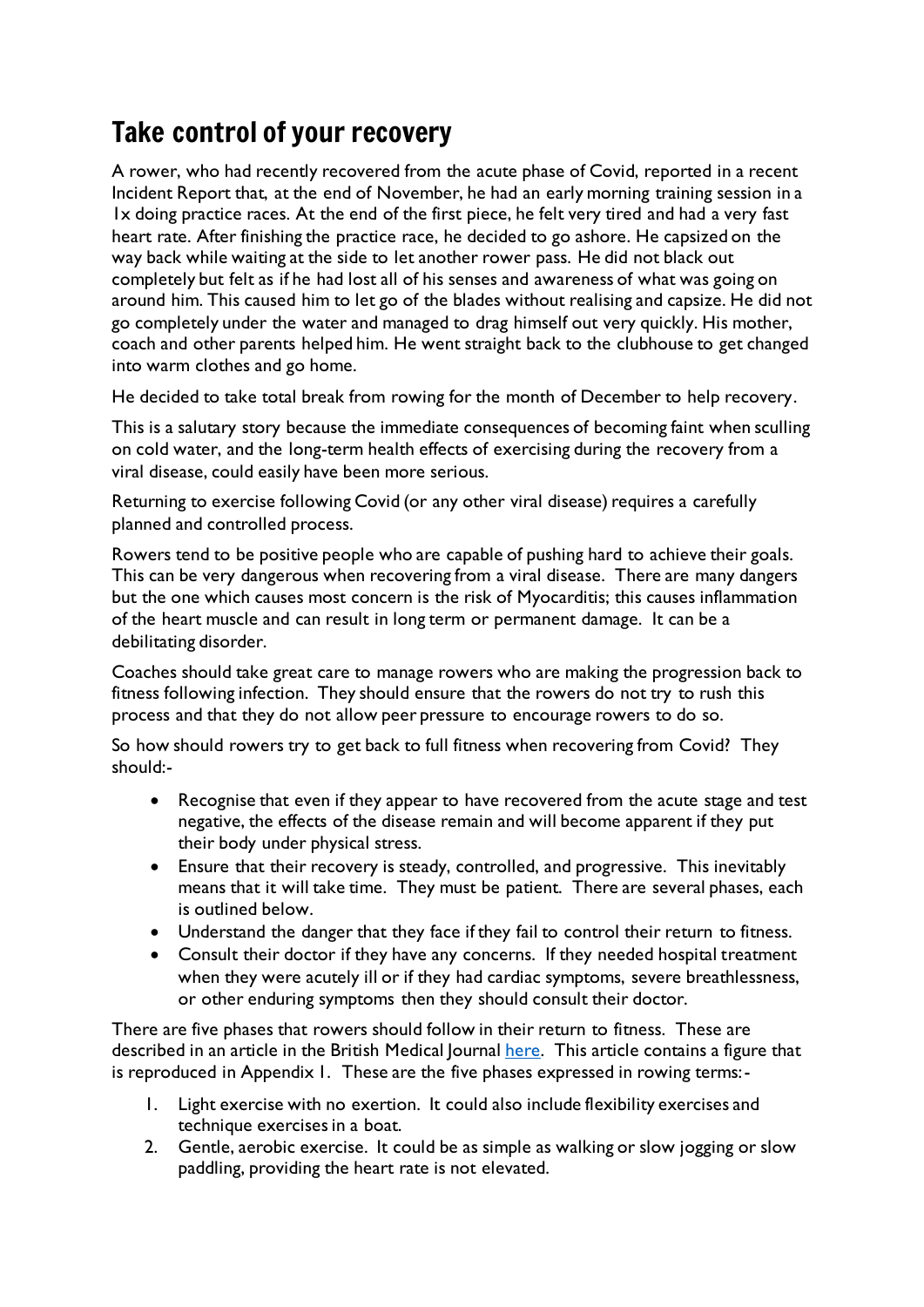- 3. Moderate intensity aerobic and strength & conditioning exercises. This could be two intervals of five-minute aerobic exercise followed by rest. Add one interval each day if the rower feels that they can do it comfortably.
- 4. Somewhat hard intensity aerobic and strength & conditioning exercise. Only progress to the next stage when fatigue levels are normal at the end of the exercise.
- 5. Baseline exercise returning to the normal exercise pattern. Only attempt any degree of exertion if the rower feels comfortable doing so.

In all cases, if the rower does not recover completely in a reasonable time, then they should go back one phase.

Each phase should take about one week but rowers are people, not machines, and there is great degree of variation from one to another. Some may need more time. They should not progress from one step to another unless the earlier step has been completed with no adverse effects or discomfort.

It does not matter how fit they were before they contracted Covid, what really matters is how they ensure that they stay safe as they return to fitness. This needs great care.

The same applies to Long Covid where symptoms last for more than 12 weeks. Anyone with long covid should consult their doctor.

Please remember that if they are ill then training will not make them better, but it could make them much worse.

## Capsize Training

There was a discussion about the availability of information on what to do in the event of a capsize. It was pointed out that it has been difficult for most clubs to arrange capsize training during the pandemic due to the closure of swimming pools. However, there is online learning for rowers available on the British Rowing website [here.](https://www.rowhow.org/mod/book/view.php?id=6346)

Somebody questioned the statement that rowers should "*get clear of the boat, get out of the water, get off the water and stay with the boat*" as there may be circumstances where it would not be safe to stay with the boat. They suggested that if it was dark, holding on to the boat, in a river with a strong stream or tide, could result in a rower being carried downstream and that there may be other considerations on busy waterways, canals, the sea etc.

It was explained that There is a link in RowSafe to the Capsize and Recovery training in Row How; this covers the subject in much more detail. There is a caveat there about staying with the boat and it says, "stay with the boat unless doing so puts you in greater danger". It could, for example, if you are close upstream of a weir or in an area where there are many motorboats, particularly at night.

If there is a strong stream, I still think that it would be better to stay with the boat unless there are many motorboats in the area. The stream only matters if it is going to take the rower towards a fixed obstruction that could harm them (e.g., a large buoy or pier). If a rower is sitting astride their boat, then they should aim directly towards the shore and paddle it as best they can. They may drift downstream, but this only means that they will go ashore somewhere downstream. The important thing is that they get ashore. They should not try to paddle upstream or into the stream. There are issues where there are walls at the edge of the river.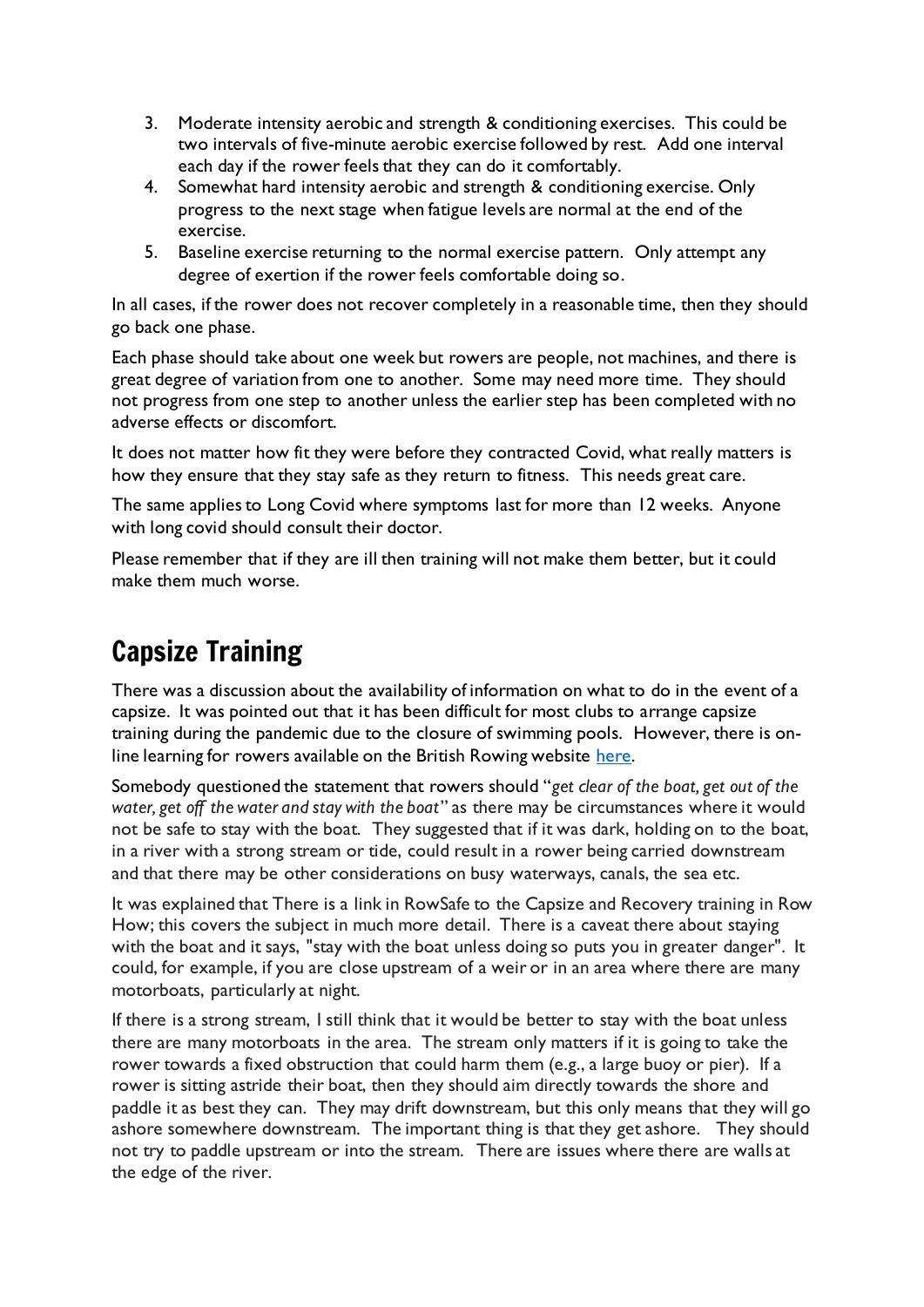## **Defibrillators**

There was a suggestion that it may be better to carry defibrillators on launches as it was thought to be fairly unlikely that a cardiac event would happen on land and rather more likely that it would happen in the heat of exertion.

The response was that most of our recent cardiac incidents have happened on land although two did happen on the water. There is general advice on "what to do if someone collapses in a boat" in a Safety Alert [here.](https://www.britishrowing.org/wp-content/uploads/2019/02/Safety-Alert-What-to-do-if-a-rower-collapses-in-a-boat.pdf) As you will see, the basic advice is to call for help, get them ashore, start cardiopulmonary resuscitation (CPR), fetch the nearest Automated External Defibrillator (AED) and use it. It also helps if the crew know how to do CPR and how to use the AED. It is not possible to do effective CPR in a rowing boat or most launches.

Most AEDs are not suitable for use or carrying afloat as they are susceptible to dampness. It is important that the pads are applied to dry skin, and this can be a problem afloat.

It also helps if you are prepared for an event afloat, in the ways described in the Safety Alert. Knowing the locations of the publicly available AEDs in the areas where you row will reduce the time it takes to fetch one, this matters. Knowing how to deliver effective CPR and how to use an AED is a life skill that everyone should be encouraged to learn.

If you are concerned that a rower may be at extra risk of collapsing, then please take action before they go afloat. Counsel them to check with their doctor and follow the advice that he or she provides.

## Boots

The Safety Alert "[Stay on your feet](https://www.britishrowing.org/wp-content/uploads/2022/01/Safety-Alert-Stay-on-your-feet-January-2022-1.pdf)" is included with this report and advises rowers to wear wellington boats when launching or recovering their boats as these have a better grip and tend to protect the feet and legs from lacerations. It was also pointed out that "*Coxes should not go afloat wearing boots as they can become a liability if the cox enters the water*."

There was a question about coaches wearing wellingtons and whether their lifejacket or flotation suit would keep them afloat. The response was that many years ago there was an article in one of the yachting magazines based on a test in a swimming pool. The issue was treading water wearing boots. As the swimmer raises a foot then the top of the boot stretches away from the leg and as they push a foot down then it collapses against the leg. The result is that each boot acts like a valve and the resultant net downward force pulls the swimmer down.

A floatation suit would normally be worn outside the boots and negate this effect. We have done a test on a flotation suit, and it works well to keep the wearer afloat on the surface on flat water.

There was a further question about arms only treading water and the response was that It was further explained that there are many techniques for treading water, some are shown [here,](https://www.wikihow.com/Tread-Water#:~:text=To%20tread%20water%2C%20keep%20your,motion%2C%20keeping%20your%20feet%20stiff.) that do not involve lifting and lowering the legs. Also, coaches could use their inflated lifejacket and just float, keeping their legsstill. The only problem with boots occurs when they are moved up and down in an attempt to tread water. Alternatively coaches could simply wear their (preferably waterproof) trousers outside their boots.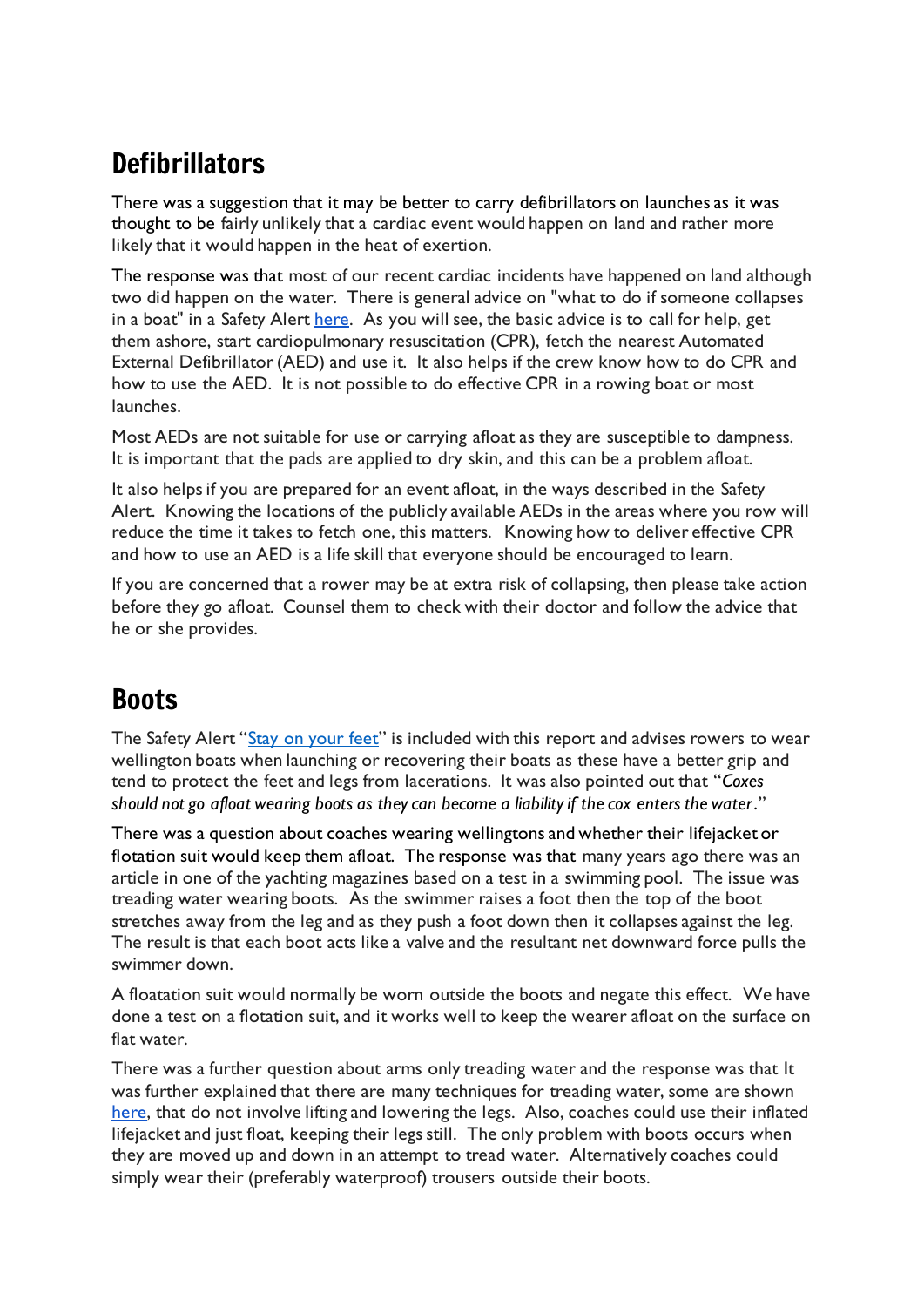## Trailer towing

There was a comment on trailer towing, the response was that our main concerns are:-

- trailer instability due to suboptimal weight distribution
- items (usually boats or parts of boats) falling from trailers because they were not correctly tied on and
- overhangs hitting fixed objects (lampposts, trees, etc.)

We have Safety Alerts on trailer towing, these can be found in the [Archive,](https://www.britishrowing.org/knowledge/safety/safety-alert-archive/) [here](https://www.britishrowing.org/wp-content/uploads/2019/04/Safety-Alert-check-your-trailer.pdf) and [here.](https://www.britishrowing.org/wp-content/uploads/2015/09/Safety-Alert-2014-Trailer-Towing.pdf)

## Risk of Lightning

There was a comment about the perception of the risk due to Lightning. It was suggested that the probability is so low that most people would not be too concerned. My response was that the concept of the level of risk that people are willing to tolerate is far more complex and encompasses more factors.

The obvious things to consider are the absolute level of risk (probability  $x$  severity). In most cases we do not know the probability of a hazardous event occurring and producing the specified level of harm. We just guess.

So, what else impacts on people's understanding? Perhaps it is:-

- the perception of risk
- the benefits that people believe they obtain from the at-risk behaviour
- the cost or difficulty or other reluctance to reduce the level of risk

If we apply this model to lightning, then we start with a relatively low level of risk (probability x severity) but even this needs care when applied to rowing. There is little benefit in anyone exposing themselves to the risk of lightning.

The RoSPA [Lightning](https://www.rospa.com/leisure-water-safety/leisure-safety/lightning) at Leisure guidance contains the following:-

*Research has also shown that proximity to water increases the risk of being struck by lightning.*

and

*If you are on water, get to the shore and off wide, open beaches as quickly as possible as water will transmit strikes from further away. Studies have shown that proximity to water is a common factor in lightning strikes.*

It is very easy to avoid these risks. Simply by getting off the water and into shelter the probability is reduced dramatically. The risks can also be avoided by listening to the weather forecasts and being reasonably aware of the weather as it develops and acting accordingly. Also, one of the reasons why so few people are impacted by lightning is that it is so easy to avoid it, so this is what people do.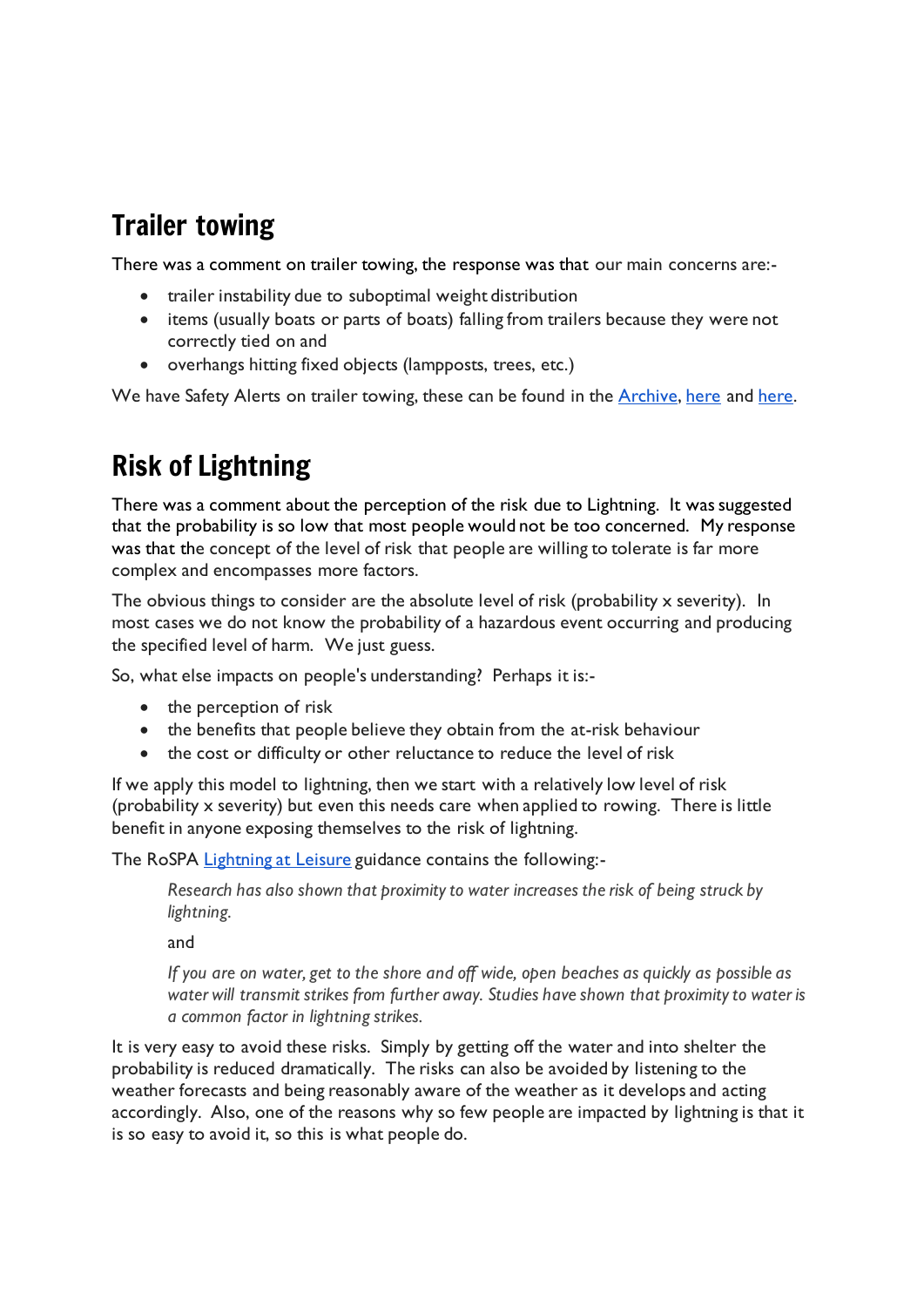## Emergency Stop videos

There is a link to an Emergency Stop video in RowSafe, but links have been provided to two additional videos. These can be found [here](https://www.youtube.com/watch?v=w-XaE0c36TM) and [here,](https://www.youtube.com/watch?v=xTiaL-vMziw). These use the reverse feather method.

## Restricted access to water due to fears about avian flu

The Parks Department of a Local Authority closed access to a reservoir due to concerns about the risk to human health from exposure to birds suffering from avian flu. It was pointed out that there is advice on the Health Security Agency (formerly Public Health England) website, and this states that:-

*"Transmission from an infected bird to a human is very rare with fewer than 5 cases recorded in the UK. While previous cases were confirmed as the H7 strain, January 2022 was the first time H5 has been detected in a human in the UK. The risk to the wider public from avian flu continues to be very low. However, people should not touch sick or dead birds."*

The concern for humans relates to poultry workers who are in close contact with infected birds. Providing rowers behave sensibly then the risk to their health is very, very low. There is a Safety Alert on this that can be found [here.](https://www.britishrowing.org/wp-content/uploads/2021/11/Safety-Alert-Avian-Influenza-November-2021.pdf)

It is understood that discussions with the Local Authority are continuing.

## Water Quality

There was a question about water quality from the National Safety Officer of the Scouts. The response was that we have a comprehensive reporting system, but it is some years since we had a report of someone becoming ill due to polluted water. Rowing is a sport that takes place on the water rather than in the water and we try to minimise our contact with it. We analyse our reported incidents and publish the results on our website.